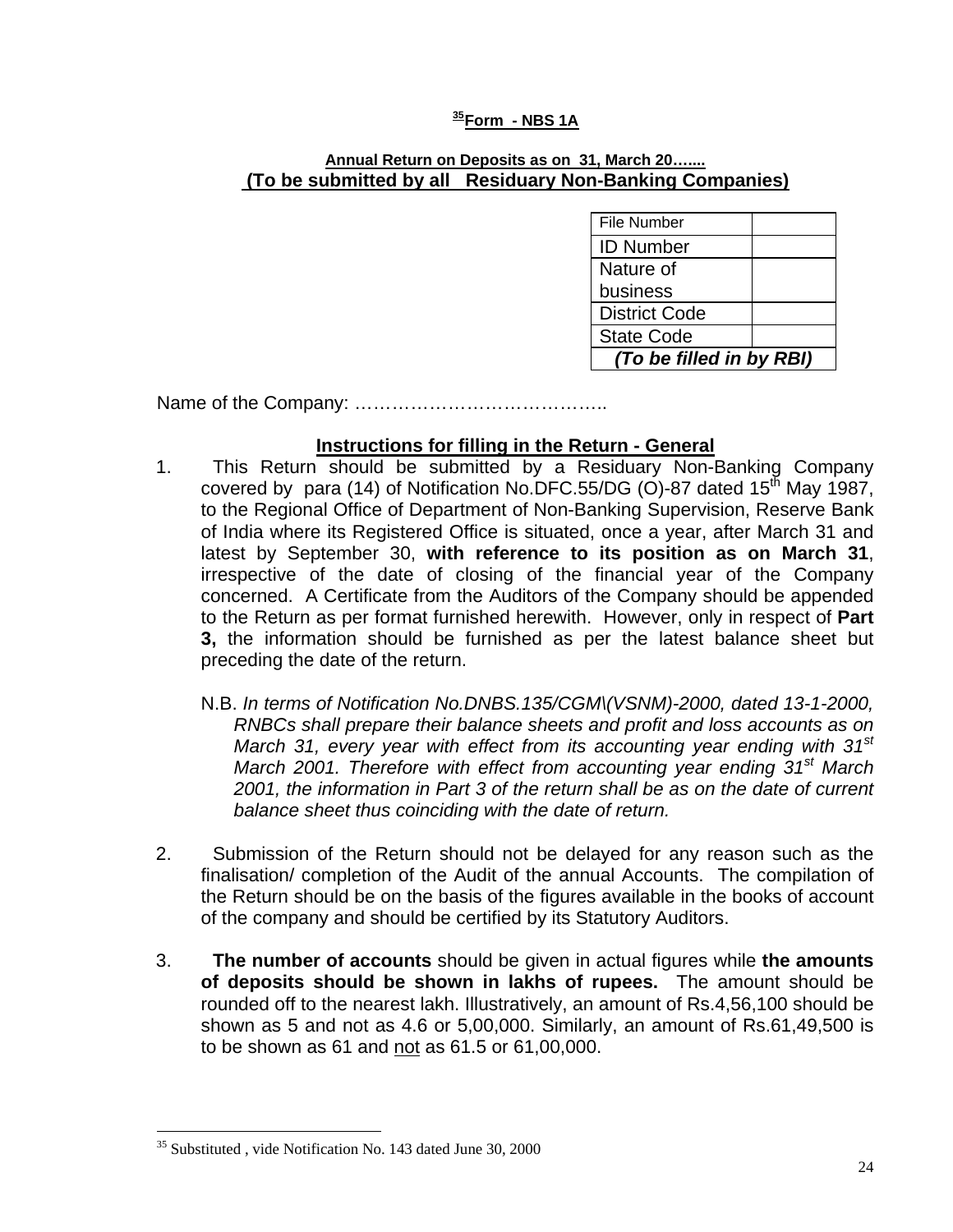- 4. The Return should be signed by a Manager (as defined in Section 2 of the Companies Act, 1956) and if there is no such Manager, by Managing Director or any official of the Company who has been duly authorised by the Board of Directors and whose Specimen Signature has been furnished to the Reserve Bank of India for the purpose. In case the Specimen Signature has not been furnished in the prescribed card, the Return must be signed by the authorised official and his Specimen Signature furnished separately.
- *5.* In case there is nothing to report in any part / item of the Return, the relevant part/ item may be marked *'Nil'* in the column meant for *"No. of accounts"* and *00s* may be indicated in the column meant for *"Amount"*
- 6. 'Subsidiaries' and 'Companies in the same group' mentioned in this Return have the same meanings assigned to them in Section 4 and Section 372 (11) respectively, of the Companies Act, 1956 as appearing prior to amendment to Companies Act dated 31<sup>st</sup> October 1998.
- 7. In case this return is being filed through electronic media (internet), to the specified Web Server; or a floppy diskette (Floppy size 3.5"), a hard copy of the same may be submitted to the concerned Regional Office duly signed.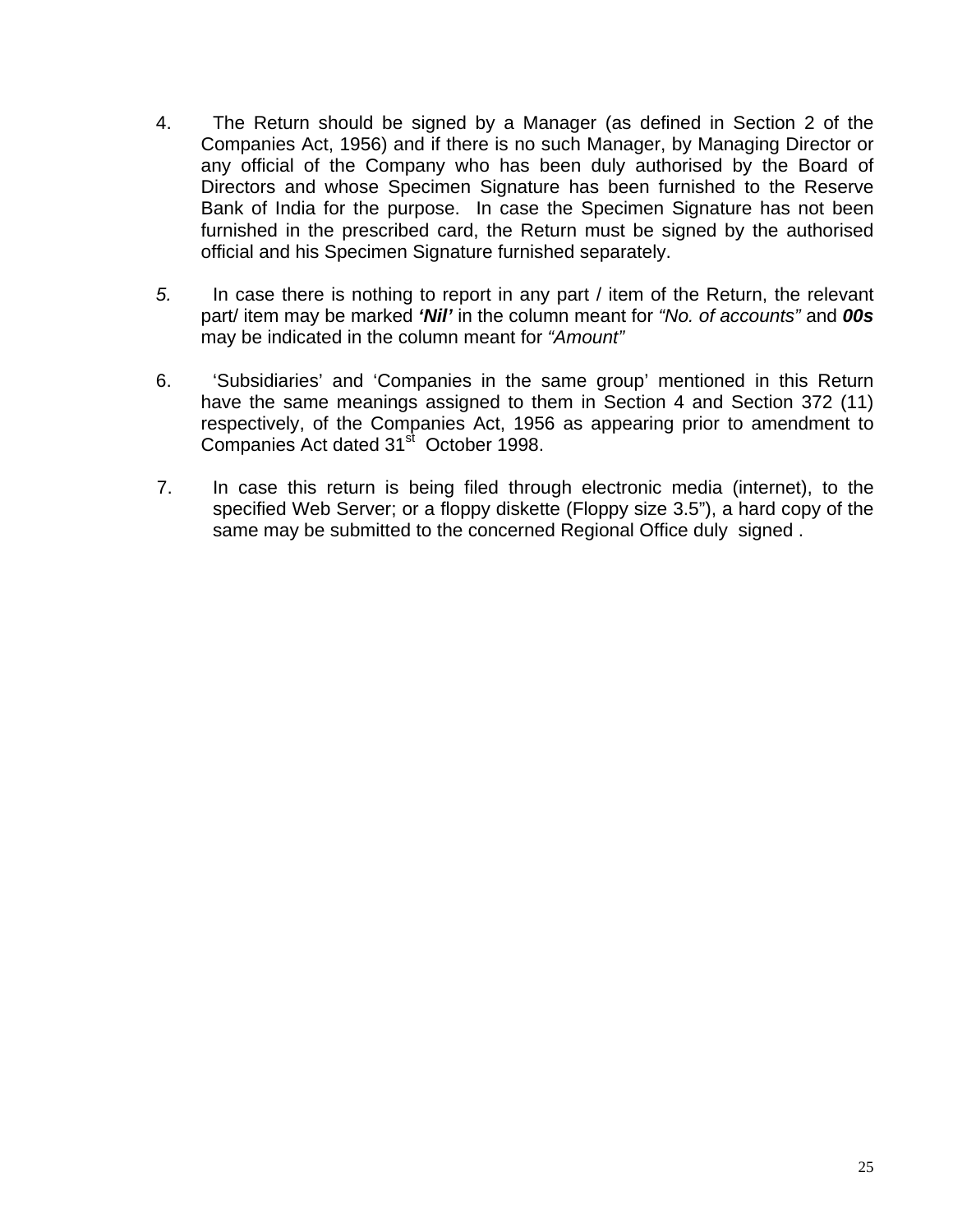# **Company Profile**

| $\overline{1}$ . | Name of the Company                                                             |                    |            |     |                    |    |  |
|------------------|---------------------------------------------------------------------------------|--------------------|------------|-----|--------------------|----|--|
| 2.               | Address of the Registered Office                                                |                    |            |     |                    |    |  |
|                  |                                                                                 |                    |            |     |                    |    |  |
|                  |                                                                                 |                    |            |     |                    |    |  |
|                  |                                                                                 |                    |            |     |                    |    |  |
|                  |                                                                                 |                    |            |     |                    |    |  |
|                  |                                                                                 |                    | <b>PIN</b> |     |                    |    |  |
|                  | Phone Nos.                                                                      | Fax No.            |            |     | e-mail             |    |  |
|                  |                                                                                 |                    |            |     |                    |    |  |
|                  |                                                                                 |                    |            |     |                    |    |  |
| 3.               | Name of the State in which the company is<br>registered                         |                    |            |     |                    |    |  |
| 4.               | Address of the Corporate/ Head Office                                           |                    |            |     |                    |    |  |
|                  |                                                                                 |                    |            |     |                    |    |  |
|                  |                                                                                 |                    |            |     |                    |    |  |
|                  |                                                                                 |                    |            |     |                    |    |  |
|                  |                                                                                 |                    |            |     |                    |    |  |
|                  |                                                                                 |                    | <b>PIN</b> |     |                    |    |  |
|                  | Phone Nos.                                                                      | Fax No.            |            |     | e-mail             |    |  |
|                  |                                                                                 |                    |            |     |                    |    |  |
|                  |                                                                                 |                    |            |     |                    |    |  |
| 5.               | Date of Incorporation                                                           |                    |            |     |                    |    |  |
| 6.               | Date of Commencement of Business                                                |                    |            |     |                    |    |  |
| $\overline{7}$ . | Name and Residential Address of:                                                |                    |            |     |                    |    |  |
|                  | Chairman<br>i)                                                                  |                    |            |     |                    |    |  |
|                  |                                                                                 |                    |            |     |                    |    |  |
|                  |                                                                                 |                    |            |     |                    |    |  |
|                  | ii)<br>Managing Director/ CEO                                                   |                    |            |     |                    |    |  |
|                  |                                                                                 |                    |            |     |                    |    |  |
|                  |                                                                                 |                    |            |     |                    |    |  |
| 8.               | Is it a Government Company (Please tick) :                                      |                    |            | Yes |                    | No |  |
| 9.               | Status of the company (Please tick)                                             | (i) Public Ltd.    |            |     | (ii) Deemed Public |    |  |
|                  |                                                                                 | (iii) Private Ltd. |            |     | (iv) Joint Venture |    |  |
| 10.              | Financial Year of the Company                                                   |                    |            |     |                    |    |  |
| 11.              | Nature of business                                                              |                    |            |     |                    |    |  |
| 12.              | Status of registration with RBI                                                 |                    |            |     |                    |    |  |
|                  | Number and Date of Certificate of Registration if<br>i)                         |                    |            |     |                    |    |  |
|                  | issued by RBI                                                                   |                    |            |     |                    |    |  |
|                  |                                                                                 |                    |            |     |                    |    |  |
|                  | ii) If not registered, indicate whether the application                         |                    |            |     |                    |    |  |
|                  | submitted for registration is rejected/ pending<br>Number of Branches / Offices |                    |            |     |                    |    |  |
| 13.              | (Please enclose a list of names and addresses thereof                           |                    |            |     |                    |    |  |
|                  | in the format given below as per Note 1)                                        |                    |            |     |                    |    |  |
|                  |                                                                                 |                    |            |     |                    |    |  |
|                  |                                                                                 |                    |            |     |                    |    |  |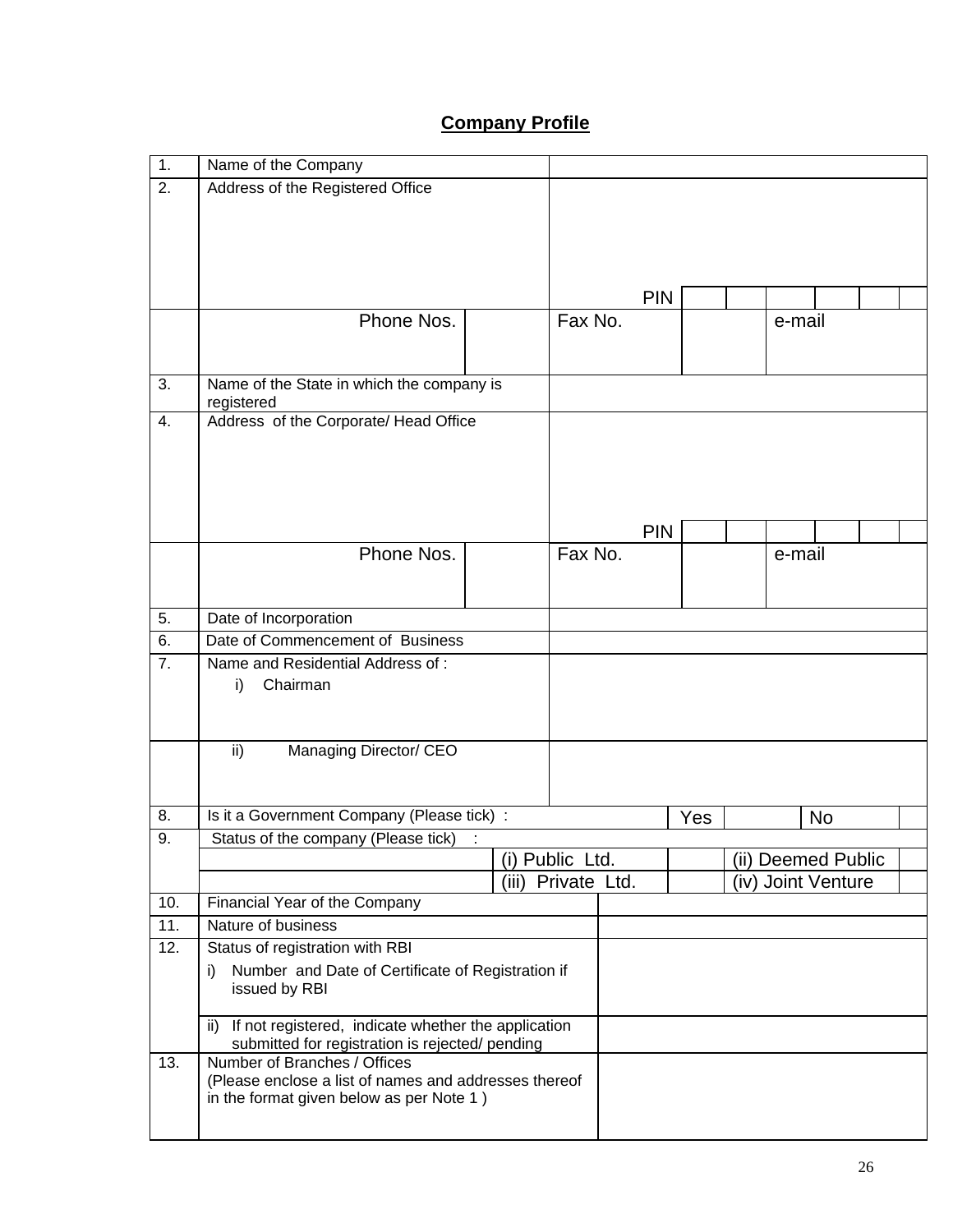| 14. | If a subsidiary company, please indicate the name and<br>address of the holding company                                                                                                                                                        |  |
|-----|------------------------------------------------------------------------------------------------------------------------------------------------------------------------------------------------------------------------------------------------|--|
| 15. | If the company is having subsidiaries / associate<br>companies, number thereof<br>(Please enclose a list of names, addresses, Names of<br>Directors and particulars of business activities thereof<br>in the format given below as per Note 2) |  |
| 16. | If a Joint Venture, name and address of the<br>Promoting institution(s)                                                                                                                                                                        |  |
| 17. | Name of the Company's statutory auditors with<br>Address and phone numbers                                                                                                                                                                     |  |
| 18. | Name(s) of the company's Bankers with addresses and<br>phone numbers                                                                                                                                                                           |  |

# **Note (1) : Format for furnishing the details of branches :**

| Sr.No. | Name of the<br>branch           | Date of<br>opening | Address | City | <b>District</b> | State | Amount of public<br>deposit                                               |
|--------|---------------------------------|--------------------|---------|------|-----------------|-------|---------------------------------------------------------------------------|
|        |                                 |                    |         |      |                 |       |                                                                           |
|        |                                 |                    |         |      |                 |       |                                                                           |
|        |                                 |                    |         |      |                 |       |                                                                           |
|        |                                 |                    |         |      |                 |       |                                                                           |
|        | Total No. of<br><b>Branches</b> |                    |         |      |                 |       | <b>Total Public Deposits of</b><br>all the branches<br>(Amount)           |
|        |                                 |                    |         |      |                 |       | <b>Total Public Deposits</b><br>as per Balance Sheet<br>dated<br>(Amount) |

# **Note (2) : Format for furnishing the details subsidiaries:**

| Sr.No. | Name of the subsidiary | Address | Name of<br>the<br><b>Directors</b> | <b>Business</b><br>Activity |
|--------|------------------------|---------|------------------------------------|-----------------------------|
|        |                        |         |                                    |                             |
|        |                        |         |                                    |                             |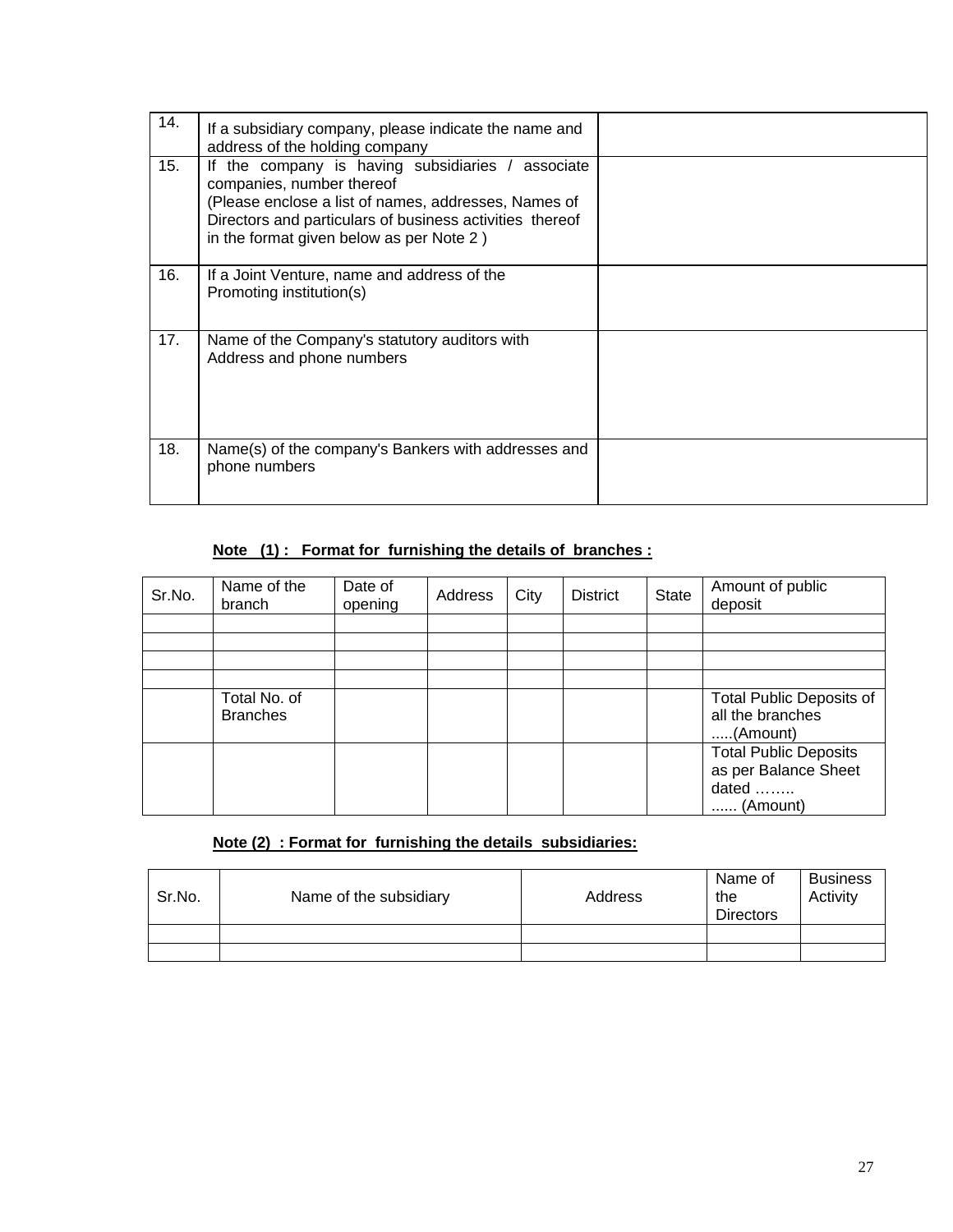|                    |                                                                                                                                    |                     |                                          | (Rupees in lakhs)                |  |
|--------------------|------------------------------------------------------------------------------------------------------------------------------------|---------------------|------------------------------------------|----------------------------------|--|
| <b>Item</b><br>No. | <b>Particulars</b>                                                                                                                 | <b>Item</b><br>Code | Number of<br>Certificates<br>outstanding | Amount<br>(Please<br>see note 3) |  |
| 1                  | Money received by issue of non-<br>convertible and optionally convertible<br>debentures/bonds (vide Note 1 below) :<br>(i) Secured | 111                 |                                          |                                  |  |
|                    | (ii) Unsecured                                                                                                                     | 112                 |                                          |                                  |  |
| 2.                 | Deposits received from:                                                                                                            |                     |                                          |                                  |  |
|                    | (i) Shareholders                                                                                                                   | 113                 |                                          |                                  |  |
|                    | (ii) Others                                                                                                                        | 114                 |                                          |                                  |  |
| 3.                 | Total (111 to 114)                                                                                                                 | 110                 |                                          |                                  |  |
| 4.                 | Deposits matured but not claimed as on<br>the date of return                                                                       | 115                 |                                          |                                  |  |
| 5.                 | Deposits matured and not claimed and<br>remaining outstanding for seven years<br>including the year of maturity                    | 116                 |                                          |                                  |  |

**PART - 1 Particulars of deposits outstanding as on 31st March, 200..** .

- (1) In the case of partly convertible debentures/bonds, the non-convertible portion should be included under this item and the convertible portion should be shown against item 4 of Part-2.
- (2) The amounts shown in Part-1 should not be shown in Part-2.
- (3) The amount shown against item 2 should include interest accrued or payable to the depositors.
- (4) The amount shown against item 5 should include the total amount of deposits received together with interest, bonus, premium or other advantage, accrued or payable to the depositors.
- (5) Of the total deposits at item 2 above, deposits which are collected in lumpsum and/or by way of subscriptions in instalments under any scheme, the following break-up may be given scheme- wise/period-wise.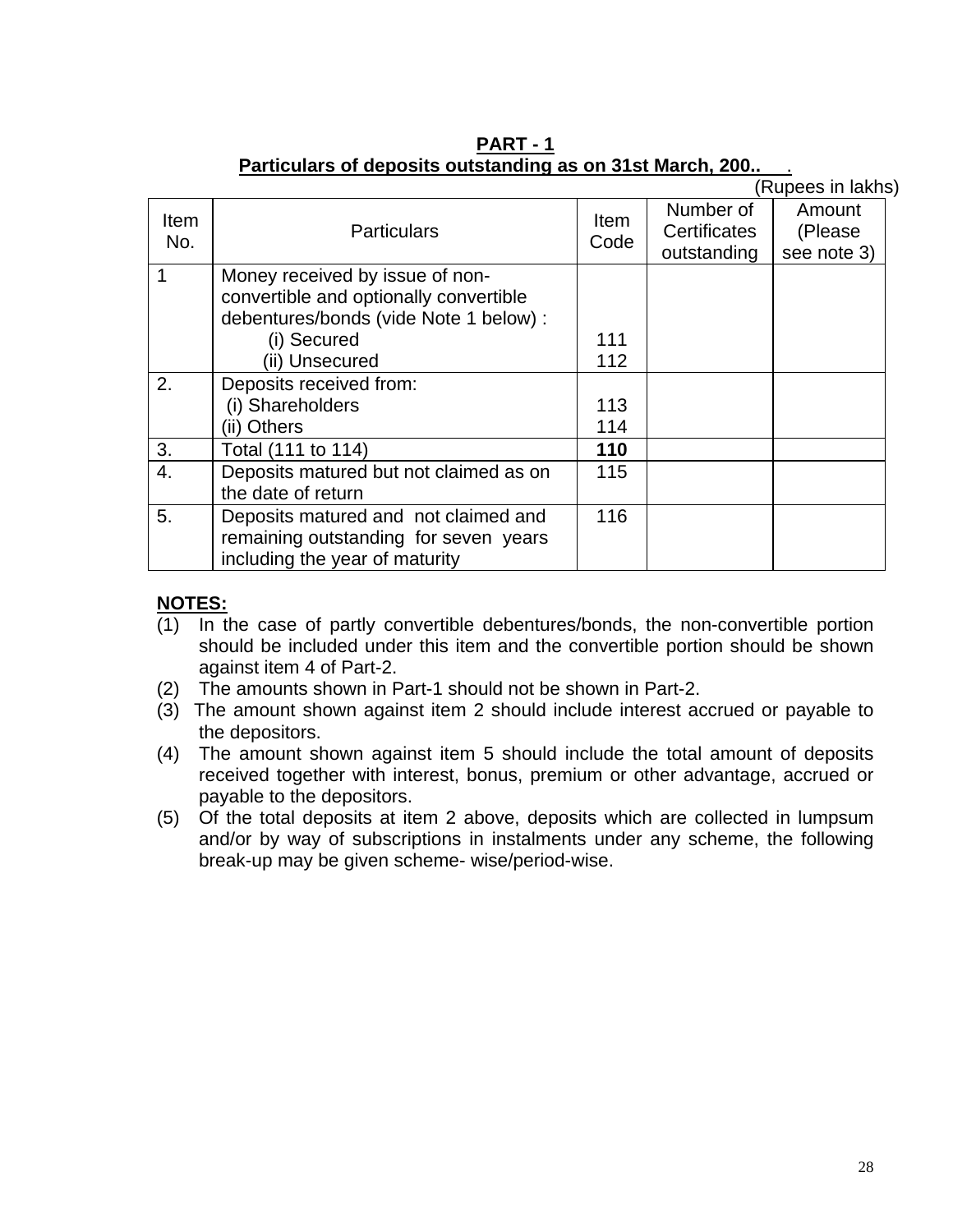# **Break-up of deposits shown under Item 2 of Part - 1**

| Period/<br>Denominatio<br>n of<br>Certificate                                                                                                                                 | Ite<br>m<br>Cod<br>e                   | $PART - A$<br>Deposits<br>accepted/<br>Certificates sold<br>before 15.5.1987 |                                        |                                               | PART - B<br><b>Deposits</b><br>accepted/<br>Certificates sold<br>on and from<br>15.5.1987 to<br>11.4.1993 |                                               | PART-C<br>Deposits<br>accepted/<br>Certificates sold<br>on or after<br>12.4.1993 |                                               | Total (A+B+C)                          |
|-------------------------------------------------------------------------------------------------------------------------------------------------------------------------------|----------------------------------------|------------------------------------------------------------------------------|----------------------------------------|-----------------------------------------------|-----------------------------------------------------------------------------------------------------------|-----------------------------------------------|----------------------------------------------------------------------------------|-----------------------------------------------|----------------------------------------|
|                                                                                                                                                                               |                                        | No. of<br>Certific<br>ates<br>outstan<br>ding                                | Total<br>amoun<br>t of<br>deposi<br>ts | No. of<br>Certific<br>ates<br>outstan<br>ding | Total<br>amoun<br>t of<br>deposi<br>ts                                                                    | No. of<br>Certific<br>ates<br>outstan<br>ding | Total<br>amoun<br>t of<br>deposi<br>ts                                           | No. of<br>Certifi<br>cates<br>outsta<br>nding | Total<br>amoun<br>t of<br>deposi<br>ts |
| (1)                                                                                                                                                                           | (2)                                    | (3)                                                                          | (4)                                    | (5)                                           | (6)                                                                                                       | (7)                                           | (8)                                                                              | (9)                                           | (10)                                   |
| (a) Upto 5<br>years<br>i)<br>upto<br>5,000<br>ii) 5,001 -<br>10,000<br>iii) 10,001 -<br>15,000<br>iv) 15,001 -<br>25,000<br>$v)$ 25,001 -<br>50,000<br>vi)Above<br>50,000     | 141<br>142<br>143<br>144<br>145<br>146 |                                                                              |                                        |                                               |                                                                                                           |                                               |                                                                                  |                                               |                                        |
|                                                                                                                                                                               | 140                                    |                                                                              |                                        |                                               |                                                                                                           |                                               |                                                                                  |                                               |                                        |
| Total<br>(b) Above 5                                                                                                                                                          |                                        |                                                                              |                                        |                                               |                                                                                                           |                                               |                                                                                  |                                               |                                        |
| years &<br><u>upto 7</u><br>years<br>i)<br>upto<br>5,000<br>ii) 5,001 -<br>10,000<br>iii) 10,001 -<br>15,000<br>iv) 15,001 -<br>25,000<br>$v)$ 25,001 -<br>50,000<br>vi)Above | 151<br>152<br>153<br>154<br>155<br>156 |                                                                              |                                        |                                               |                                                                                                           |                                               |                                                                                  |                                               |                                        |

## **I. Period - wise details of deposits**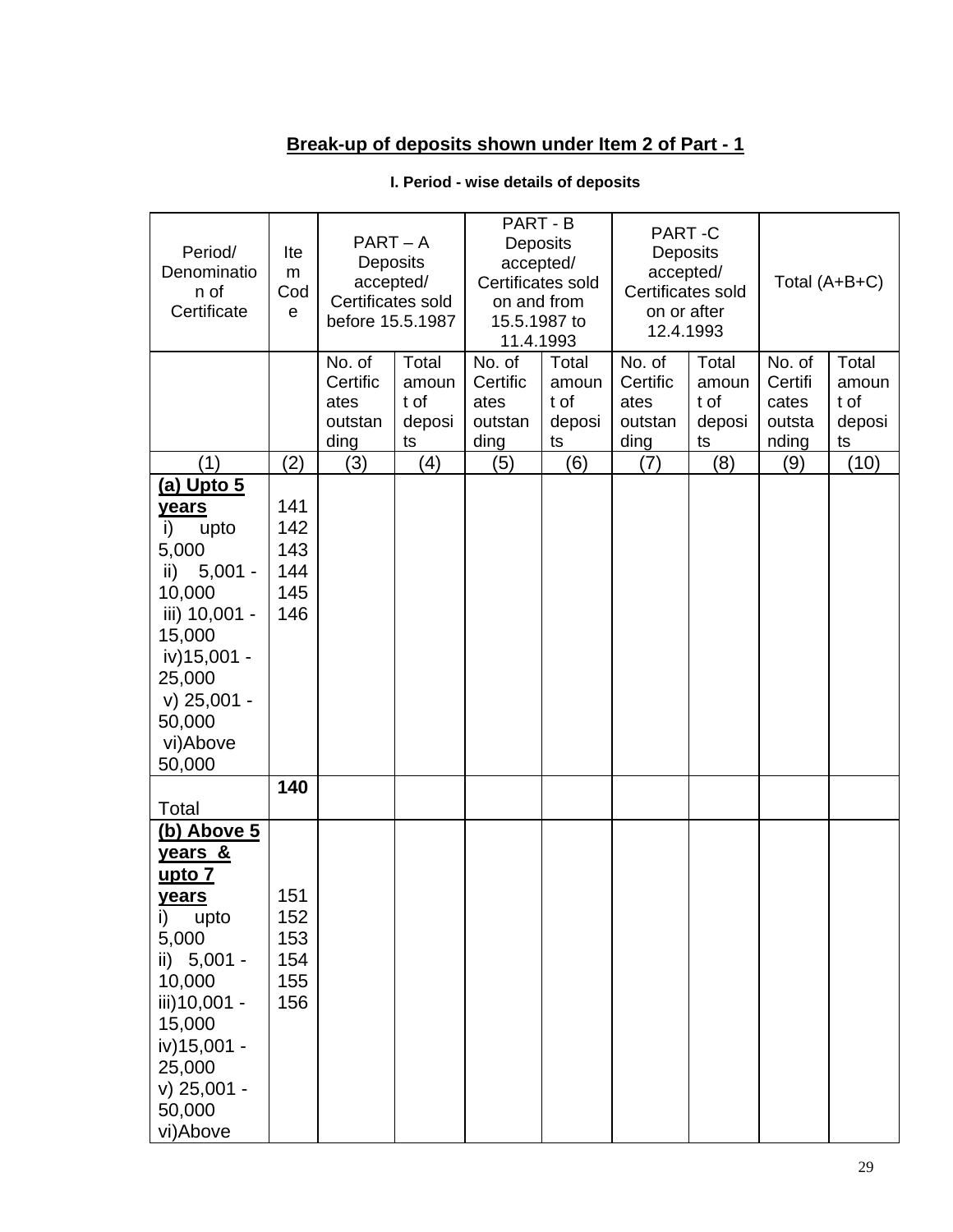| 50,000             |     |  |  |  |  |
|--------------------|-----|--|--|--|--|
| Total              | 150 |  |  |  |  |
| (c) Above 7        |     |  |  |  |  |
| years              | 161 |  |  |  |  |
| i) upto            | 162 |  |  |  |  |
| 5,000              | 163 |  |  |  |  |
| ii) 5,001 -        | 164 |  |  |  |  |
| 10,000             | 165 |  |  |  |  |
| iii) 10,001 -      | 166 |  |  |  |  |
| 15,000             |     |  |  |  |  |
| iv) 15,001 -       |     |  |  |  |  |
| 25,000             |     |  |  |  |  |
| v) 25,001 -        |     |  |  |  |  |
| 50,000             |     |  |  |  |  |
| vi)Above           |     |  |  |  |  |
| 50,000             |     |  |  |  |  |
| Total              | 160 |  |  |  |  |
| <b>Grand Total</b> |     |  |  |  |  |
| $(140 + 150)$      | 170 |  |  |  |  |
| $+160)$            |     |  |  |  |  |

# **II. Rate of Interest - wise details of deposits**

| Period/          | Item        | Rate of  | Rate of Interest |          | Rate of  | Rate of  | Rate of   |       |
|------------------|-------------|----------|------------------|----------|----------|----------|-----------|-------|
| Denomination     | Code        | Interest | 6%               |          | Interest | Interest | Interest  | Total |
| of Certificate   |             | 4%       |                  |          | 8%       | 10%      | above 10% |       |
|                  |             |          | Accepted         | Accepted |          |          |           |       |
|                  |             |          | prior to         | after    |          |          |           |       |
|                  |             |          | 30 June,         | 30 June, |          |          |           |       |
|                  |             |          | 2000             | 2000     |          |          |           |       |
| (1)              | (2)         | (3)      | (4)              | (5)      | (6)      | (7)      | (8)       | (9)   |
| $(a)$ Upto $5$   |             |          |                  |          |          |          |           |       |
| <b>years</b>     | 141A        |          |                  |          |          |          |           |       |
| upto<br>i)       | 142A        |          |                  |          |          |          |           |       |
| 5,000            | 143A        |          |                  |          |          |          |           |       |
| $5,001 -$<br>ii) | 144A        |          |                  |          |          |          |           |       |
| 10,000           | 145A        |          |                  |          |          |          |           |       |
|                  |             |          |                  |          |          |          |           |       |
| iii) 10,001 -    | 146A        |          |                  |          |          |          |           |       |
| 15,000           |             |          |                  |          |          |          |           |       |
| iv) 15,001 -     |             |          |                  |          |          |          |           |       |
| 25,000           |             |          |                  |          |          |          |           |       |
| $v)$ 25,001 -    |             |          |                  |          |          |          |           |       |
| 50,000           |             |          |                  |          |          |          |           |       |
| vi)Above         |             |          |                  |          |          |          |           |       |
|                  |             |          |                  |          |          |          |           |       |
| 50,000           |             |          |                  |          |          |          |           |       |
|                  | <b>140A</b> |          |                  |          |          |          |           |       |
| Total            |             |          |                  |          |          |          |           |       |
| (b) Above 5      |             |          |                  |          |          |          |           |       |
| years &          |             |          |                  |          |          |          |           |       |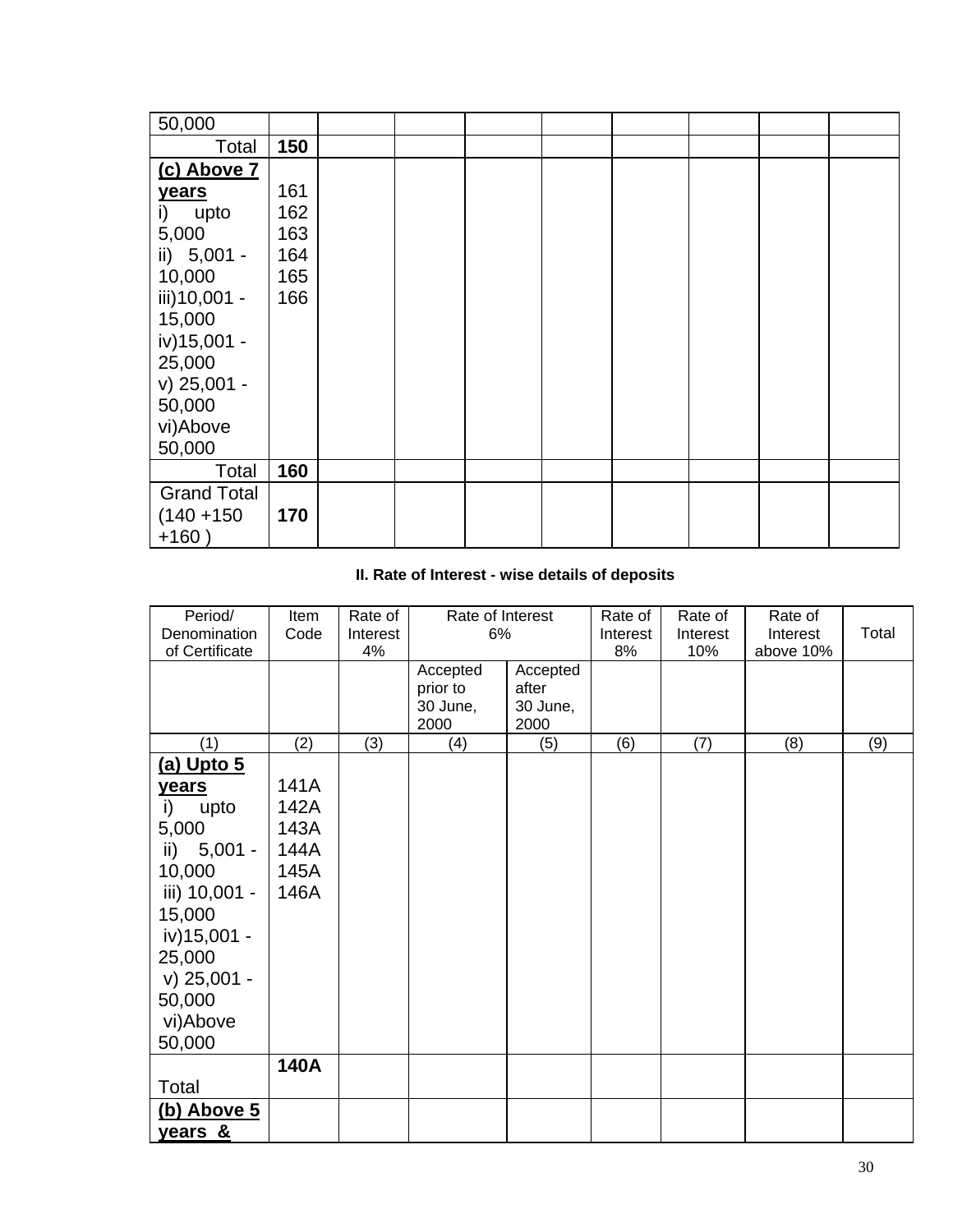| upto 7                       |  |
|------------------------------|--|
| 151A<br>years                |  |
| i)<br>152A<br>upto           |  |
| 153A<br>5,000                |  |
| ii) 5,001 -<br>154A          |  |
| 10,000<br>155A               |  |
| iii)10,001 -<br>156A         |  |
| 15,000                       |  |
| iv) 15,001 -                 |  |
| 25,000                       |  |
| $v)$ 25,001 -                |  |
| 50,000                       |  |
| vi)Above                     |  |
| 50,000                       |  |
| <b>150A</b><br>Total         |  |
| (c) Above 7                  |  |
| 161A<br>years                |  |
| 162A<br>$\mathsf{i}$<br>upto |  |
| 5,000<br>163A                |  |
| ii) 5,001 -<br>164A          |  |
| 10,000<br>165A               |  |
| iii)10,001 -<br>166A         |  |
| 15,000                       |  |
| iv) 15,001 -                 |  |
| 25,000                       |  |
| v) 25,001 -                  |  |
| 50,000                       |  |
| vi)Above                     |  |
| 50,000                       |  |
| <b>160A</b><br>Total         |  |
| <b>Grand Total</b>           |  |
| (140)<br><b>170A</b>         |  |
| A+150A                       |  |
| $+160A)$                     |  |

- 1. The amounts shown under columns 4, 6, 8 and 10 should represent the aggregate of the denominations of the certificates issued/deposits accepted and should **not** include the interest, bonus, premium and other advantages, accrued or payable to the depositors.
- 2. The period-wise classification of certificates issued/deposits accepted should be made according to the periods they have been originally issued/accepted/renewed and **not** according to the periods they have to run as from the  $31<sup>st</sup>$  March, i.e. the date of this return.
- 3. Brief details of the types of savings schemes, face value, duration, number and amount of instalments payable and the amount payable by way of interest,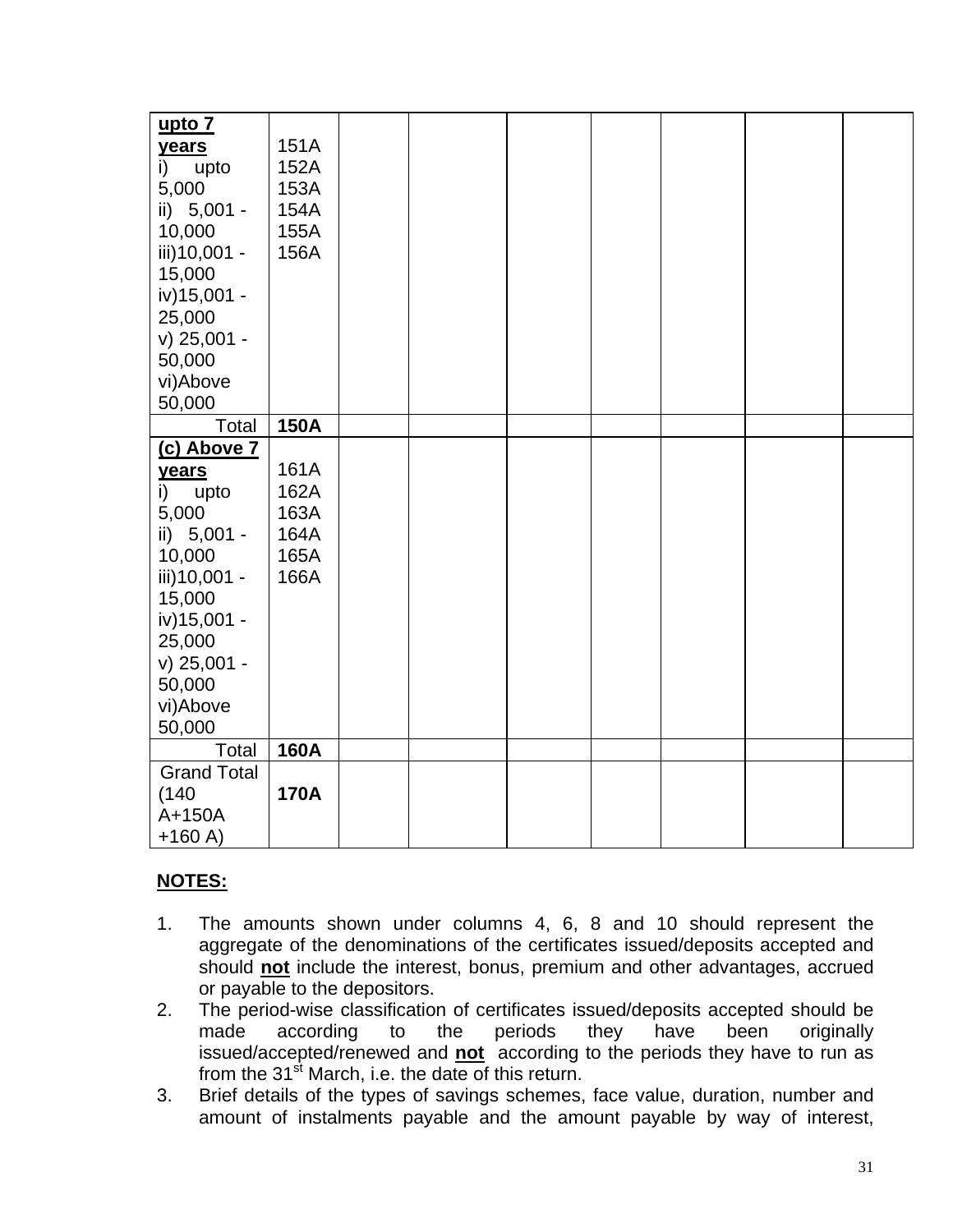premium, bonus or other advantage by whatever names called, may be given as annexure/s.

| <b>Particulars</b>                                                                             | Item<br>Code | Number of<br>Certificates<br>outstanding | Face<br>value | Total amount of<br>deposits in<br>respect of<br>column (3) as<br>on 31.3.20 |
|------------------------------------------------------------------------------------------------|--------------|------------------------------------------|---------------|-----------------------------------------------------------------------------|
| A. Of the total deposits                                                                       |              |                                          |               |                                                                             |
| those which have matured/become payable<br>i)<br>but not claimed                               | 181          |                                          |               |                                                                             |
| $\mathsf{ii}$<br>those which have become payable/<br>surrendered/claimed but not paid :        |              |                                          |               |                                                                             |
| a) outstanding at the beginning of the year                                                    | 182          |                                          |               |                                                                             |
| b) out of (a) above, repaid during the year                                                    | 183          |                                          |               |                                                                             |
| c) matured/surrendered/claimed during the<br>year but not paid i.e. additions during the year. | 184          |                                          |               |                                                                             |
| d) outstanding at the end of the year                                                          | 185          |                                          |               |                                                                             |
| e) out of (d) above, those involved in litigation.                                             | 186          |                                          |               |                                                                             |
| <b>B.</b> Of the total deposits                                                                |              |                                          |               |                                                                             |
| i) Certificates sold/issued during the year                                                    | 187          |                                          |               |                                                                             |
| ii) Certificates renewed/revived during the<br>vear.                                           | 188          |                                          |               |                                                                             |

## **Details of defaults in respect of deposits shown at item 2 in Part I**

### **NOTE:**

The reasons for non-payment of each deposit and the steps taken for repayment should be indicated in an annexure.

# **Part - 2**

# **Particulars of exempted borrowings not counting as deposits in terms of section 45 I (bb) of the Reserve Bank of India Act, 1934**

| <b>Item</b><br>No. | <b>Particulars</b>                                                                                                                                                                                                                      | <b>Item</b><br>Code | Number of<br>Accounts | Amount |
|--------------------|-----------------------------------------------------------------------------------------------------------------------------------------------------------------------------------------------------------------------------------------|---------------------|-----------------------|--------|
| 1.                 | Borrowings from banks and other specified<br>financial institutions                                                                                                                                                                     | 201                 |                       |        |
| 2.                 | Money received from employees of the<br>company by way of security deposits                                                                                                                                                             | 202                 |                       |        |
| 3.                 | Money received by way of security or advance<br>from purchasing, selling or other agents in the<br>course of company's business or advance<br>received against orders for supply of goods or<br>properties or for rendering of services | 203                 |                       |        |
| 4.                 | Money received by issue of convertible<br>debentures/ bonds (See also item No.1 of Part-                                                                                                                                                | 204                 |                       |        |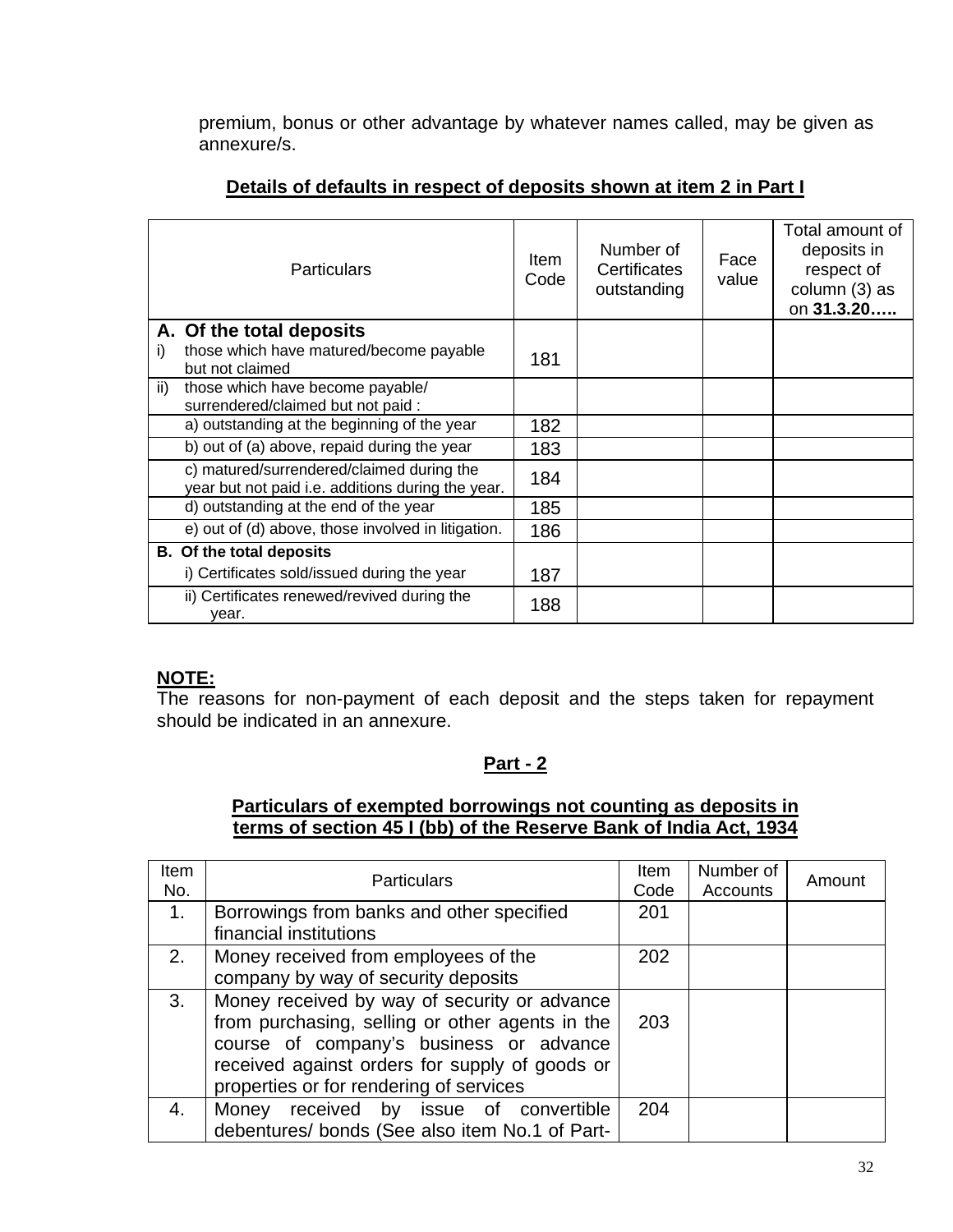| 5. | Money received by way of subscription to any<br>shares or convertible debentures/bonds<br>pending allotment or money received by way of<br>Calls in advance on shares in accordance with<br>the Articles of Association so long as such<br>amount is not repayable to the shareholders<br>under the Articles of Association of the<br>company. | 205 |  |
|----|------------------------------------------------------------------------------------------------------------------------------------------------------------------------------------------------------------------------------------------------------------------------------------------------------------------------------------------------|-----|--|
| 6. | Total (201 to 205)                                                                                                                                                                                                                                                                                                                             | 200 |  |

# **Part - 3**

# **Net Owned Fund**

### *[Figures to be furnished as per the latest balance sheet preceding the date of the Return or as per balance sheet as on the date of return] [ Balance sheet as on ...................................]*

| <b>Item</b><br>No. | <b>Particulars</b>                                        | Item<br>Code | Amount |
|--------------------|-----------------------------------------------------------|--------------|--------|
| 1 <sub>1</sub>     | <b>Capital Fund</b>                                       |              |        |
|                    | i) Paid-up Equity Capital                                 | 311          |        |
|                    | ii) Free Reserves*                                        | 312          |        |
| 2.                 | Total $(311 + 312) - A$                                   | 310          |        |
| 3.                 | (i) Accumulated balance of loss                           | 321          |        |
|                    | (ii) Balance of deferred revenue expenditure              | 322          |        |
|                    | (iii) Other intangible assets (please specify)            | 323          |        |
| 4.                 | Total (321 to 323) $- B$                                  | 320          |        |
| $\overline{5}$ .   | Owned Fund i.e. $C = (310 - 320)$ i.e. $(A - B)$          | 330          |        |
| $\overline{6}$ .   | Book value of investments in shares of                    |              |        |
|                    | (i) subsidiaries of the company                           | 341          |        |
|                    | (ii) companies in the same group                          | 342          |        |
|                    | (iii) all other non-banking financial companies           | 343          |        |
|                    | (Details in Annexure No.                                  |              |        |
| 7.                 | Book value of debentures and bonds of                     |              |        |
|                    | (i) subsidiaries of the company                           | 344          |        |
|                    | (ii) companies in the same group                          | 345          |        |
|                    | (Details in Annexure No.                                  |              |        |
| 8.                 | Outstanding loans and advances (including inter-corporate |              |        |
|                    | deposits, hire purchase and lease finance**) made to, and |              |        |
|                    | deposits with                                             |              |        |
|                    | (i) subsidiaries of the company                           | 346          |        |
|                    | (ii) companies in the same group                          | 347          |        |
|                    | (Details in Annexure No.                                  |              |        |
| 9.                 | Aggregate of 341 to $347 = D$                             | 340          |        |
| 10.                | Amount of 340 in excess of 10% of $330 = E$               | 350          |        |
| 11.                | Net Owned Fund (330 - 350) i.e. F = (C - E)               | 300          |        |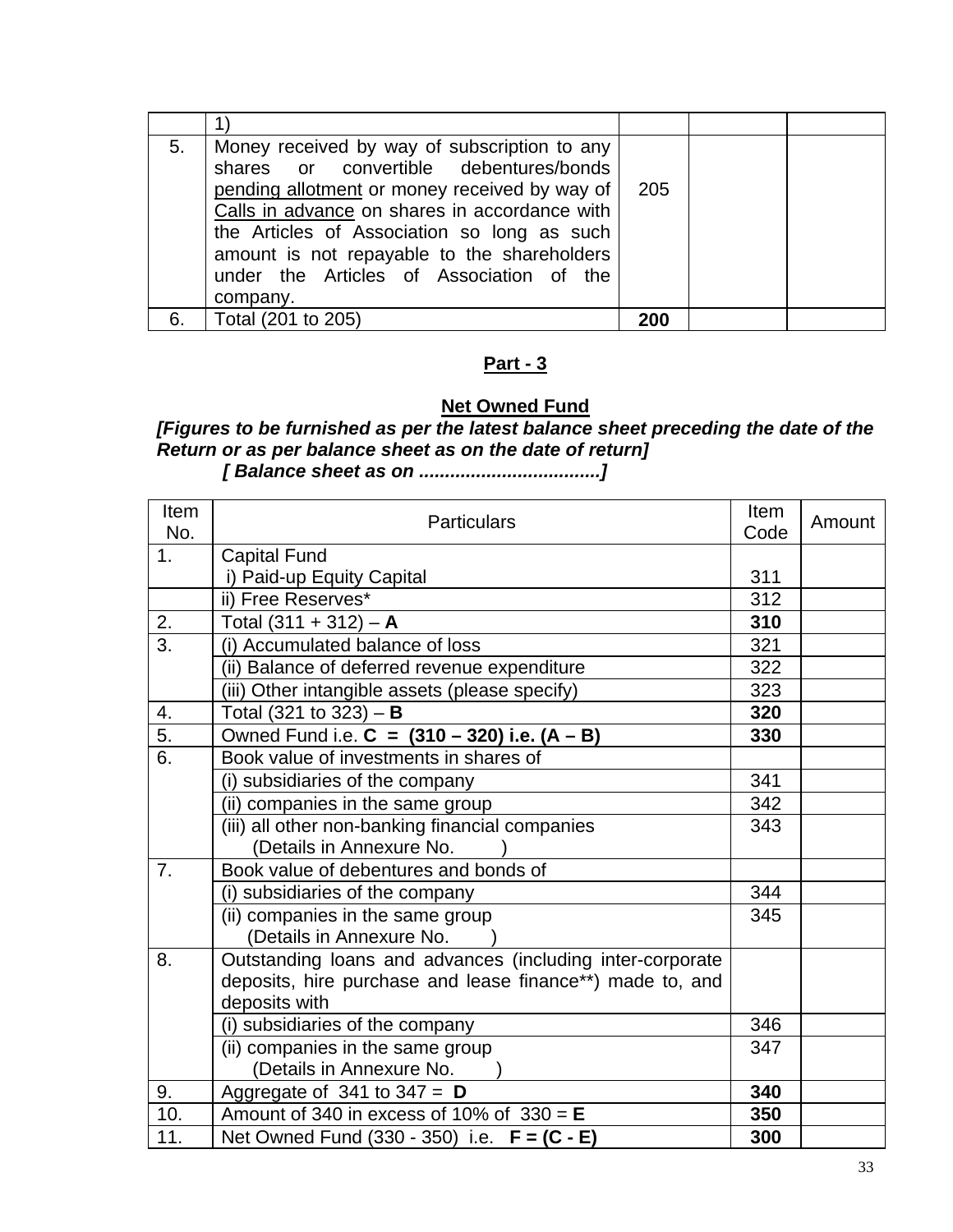- **\* "**Free Reserves" mentioned under item 1 of Part 3 shall include the balance in the share premium account, capital and debenture redemption reserves and any other reserve shown or published in the balance sheet and created through an allocation of profits (including credit balance of Profit & Loss Account) but not being :
	- (i) a reserve created for repayment of any future liability or for depreciation of assets or for provision against non-performing assets/bad debts; or
	- (ii) a reserve created by revaluation of the assets of the company.
- \*\* 'Hire purchase' exposures would mean stock-on-hire less unmatured finance charges. 'Lease finance' would mean written down value of Assets on lease +/- Lease Adjustment Account.

# **Part - 4**

#### Particulars relating to security for depositors as at the preceding 30<sup>th</sup> September and 31<sup>st</sup> March, **20…., the date of this return**

Name of the Designated Bank and Branch------------------------------------------------------

| <b>Item</b><br>No. | <b>Particulars</b>                                                                                                                                      | ltem<br>Code | Prior to<br>commencement of<br>the Directions <i>i.e.</i><br>before May 15,<br>1987 |         | After the<br>commencement of<br>the Directions i.e.<br>on and from May<br>15, 1987 |         |
|--------------------|---------------------------------------------------------------------------------------------------------------------------------------------------------|--------------|-------------------------------------------------------------------------------------|---------|------------------------------------------------------------------------------------|---------|
|                    |                                                                                                                                                         |              | 30.9.20                                                                             | 31.3.20 | 30.9.20                                                                            | 31.3.20 |
|                    |                                                                                                                                                         |              |                                                                                     |         | $\cdots$                                                                           | .       |
| (1)                | 21                                                                                                                                                      | (3)          | (4)                                                                                 | (5)     | (6)                                                                                | (7)     |
| 1.                 | deposits<br>Total<br>of<br>amount<br>(please see note 1)                                                                                                | 400          |                                                                                     |         |                                                                                    |         |
| 2.                 | Investments<br>in<br>approved<br>securities in terms of Section<br>45-IB of the RBI Act, 1934                                                           | 410          |                                                                                     |         |                                                                                    |         |
| 3.                 | Security for deposits(Free<br>from any charge or lien)                                                                                                  |              |                                                                                     |         |                                                                                    |         |
|                    | (a) Fixed Deposits with and<br>certificates<br>of<br>deposits<br>scheduled<br>issued<br>by<br>commercial bank/s<br>and<br>public Financial Institutions | 411          |                                                                                     |         |                                                                                    |         |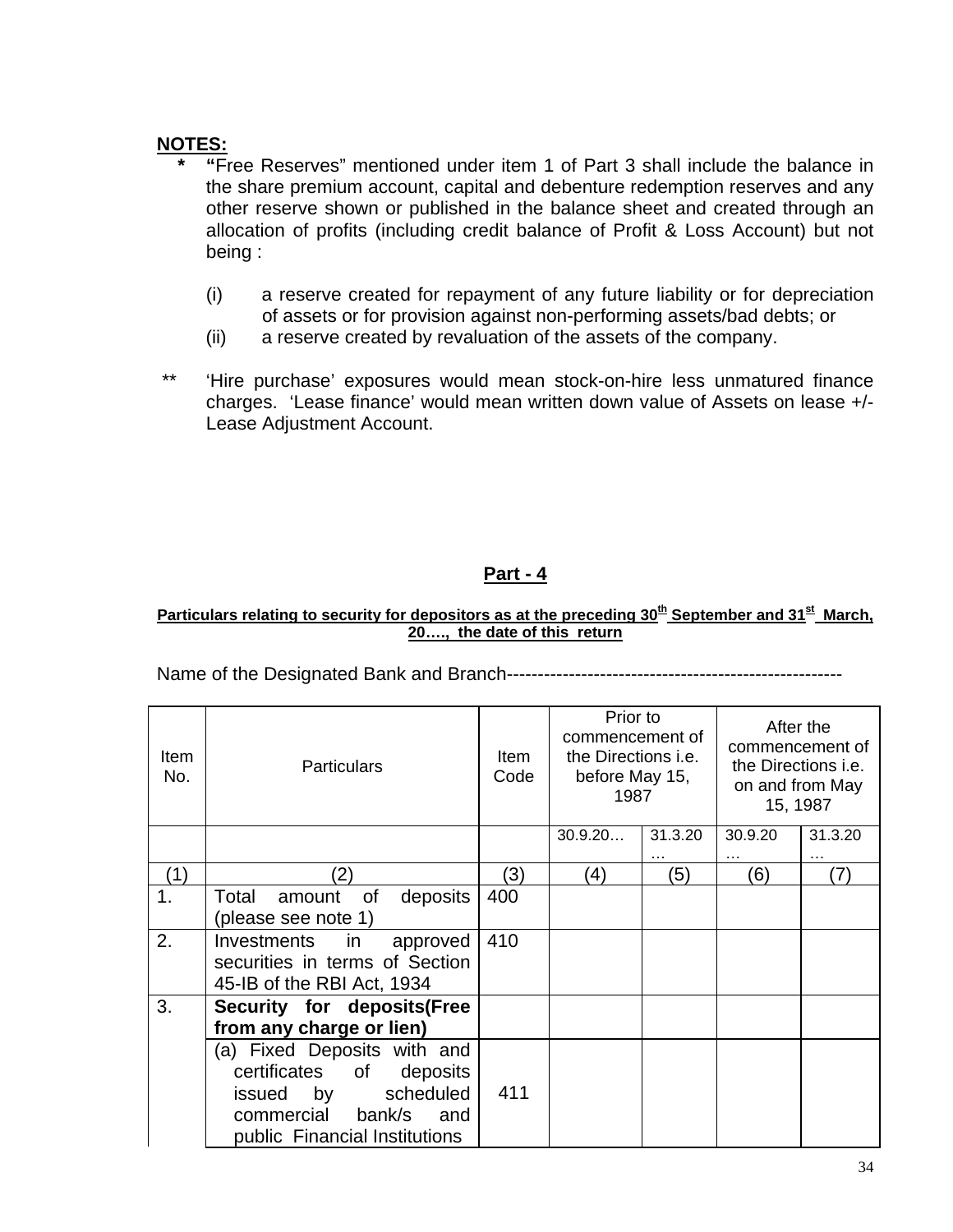| (b) Investments (at Market<br>Value) in securities of<br>Central and /or<br><b>State</b><br>Governments, Government<br>guaranteed bonds and other<br>approved securities other<br>than those reported at 2<br>above. | 412 |  |  |
|----------------------------------------------------------------------------------------------------------------------------------------------------------------------------------------------------------------------|-----|--|--|
| (c) Investment (at Market<br>Value)<br>in<br>debentures<br>/bonds/commercial paper,<br>rated not less than AA+ or<br>its equivalent, of:                                                                             |     |  |  |
| Companies other than<br>i)<br>companies in the same<br>group/subsidiaries                                                                                                                                            | 413 |  |  |
| $\mathsf{ii}$<br>Government company or<br>public sector bank or<br>public financial institution<br>any corporation<br>or<br>established or constituted<br>by Central or State<br>enactments.                         | 414 |  |  |
| Investment (at Market<br>(d)<br>value) in Units of                                                                                                                                                                   |     |  |  |
| (i) Unit Trust of India                                                                                                                                                                                              | 415 |  |  |
| (ii)<br>Other Mutual Funds<br>approved by SEBI (with<br>Mutual Fund- wise break<br>up)                                                                                                                               | 416 |  |  |

- 1. 'Total amount of deposits' would mean amount of deposits received together with interest, bonus, premium or other advantage, accrued or payable to the depositors. The aggregate of the amounts under columns 5 and 7 against item 1 of this Part should agree with item 2 of Part-1.
- 2. If the investments against items 3(a) and 3(b) above were less than the prescribed minimum in paragraphs 6(a) and (b) of Notification No. DFC.55/DG(O)-87 dated 15.5.1987, the company must explain in an accompanying letter the reasons therefor.
- 3. The name of the public sector bank with which the above securities are entrusted in terms of paragraph 6(3) of the above notification may be mentioned. If no such bank has been entrusted with the securities, the reasons therefor must be mentioned in an accompanying letter.
- 4. Please give full particulars of the fixed deposits/securities mentioned against items 2 and 3 above, indicating their book value and market value (in case of securities) in an Annexure (Annexure No. ).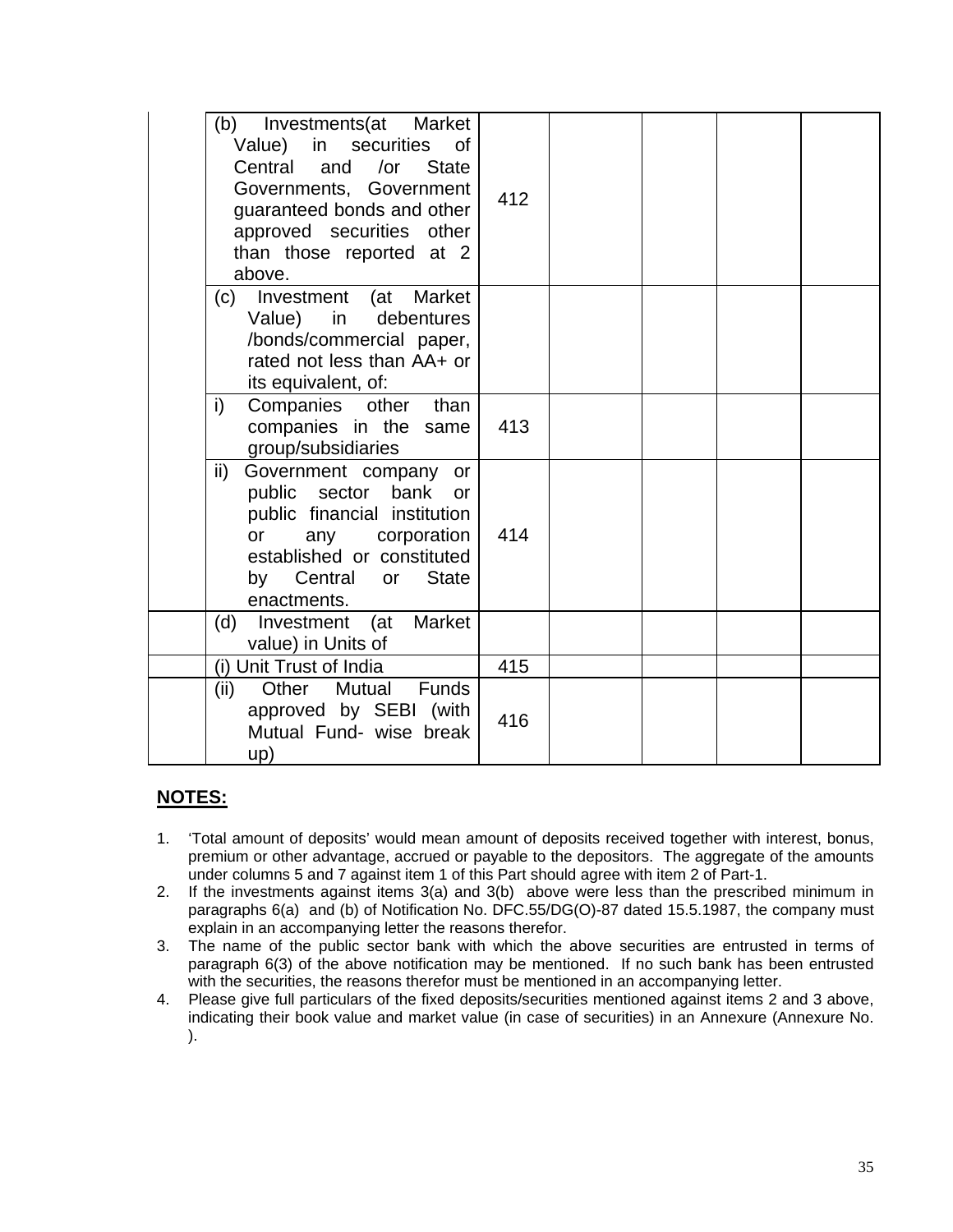## **Part - 5 Statement showing investments at book value (other than those mentioned at items 6 & 7 of Part-3)**

| <b>Item</b><br>No. | <b>Particulars</b>                                                                                                                                                                                                                                                              | Item Code | Amou<br>nt |
|--------------------|---------------------------------------------------------------------------------------------------------------------------------------------------------------------------------------------------------------------------------------------------------------------------------|-----------|------------|
| 1 <sub>1</sub>     | Investments in shares of and debentures/bonds and<br>commercial papers issued by companies and contribution<br>to the capital of firms and proprietary concerns where<br>directors of the company hold substantial interest. (Please<br>see note 1)<br>(Details in Annexure No. | 511       |            |
| 2.                 | Shares, debentures/bonds and commercial papers of<br>other companies                                                                                                                                                                                                            | 512       |            |
| 3.                 | Other Investments:                                                                                                                                                                                                                                                              |           |            |
|                    | Fixed deposits with banks/certificates of deposits<br>(i)<br>issued by banks (other than those included in Part-4)                                                                                                                                                              | 513       |            |
|                    | Balances in any other deposit accounts with bank(s)<br>(ii)                                                                                                                                                                                                                     | 514       |            |
|                    | Others (Please furnish a list showing book value and<br>(iii)<br>market value)                                                                                                                                                                                                  | 515       |            |
| 4.                 | Total (513 to 515)                                                                                                                                                                                                                                                              | 520       |            |
| 5.                 | Grand Total (511 + 512 +520)                                                                                                                                                                                                                                                    | 500       |            |

- 1. 'Substantial interest' means holding of a beneficial interest by an individual or his/her spouse or minor child, whether singly or taken together, in the shares of a company, the amount paid up on which exceeds ten per cent of the paid up capital of the company or total capital subscribed by all the partners of a partnership firm.
- 2. Details of shares, debentures and commercial papers held in investment account or by way of stock-in-trade should be included in this part.
- 3. Fixed deposits with companies should **not** be included here but should be shown in Parts 3 & 6.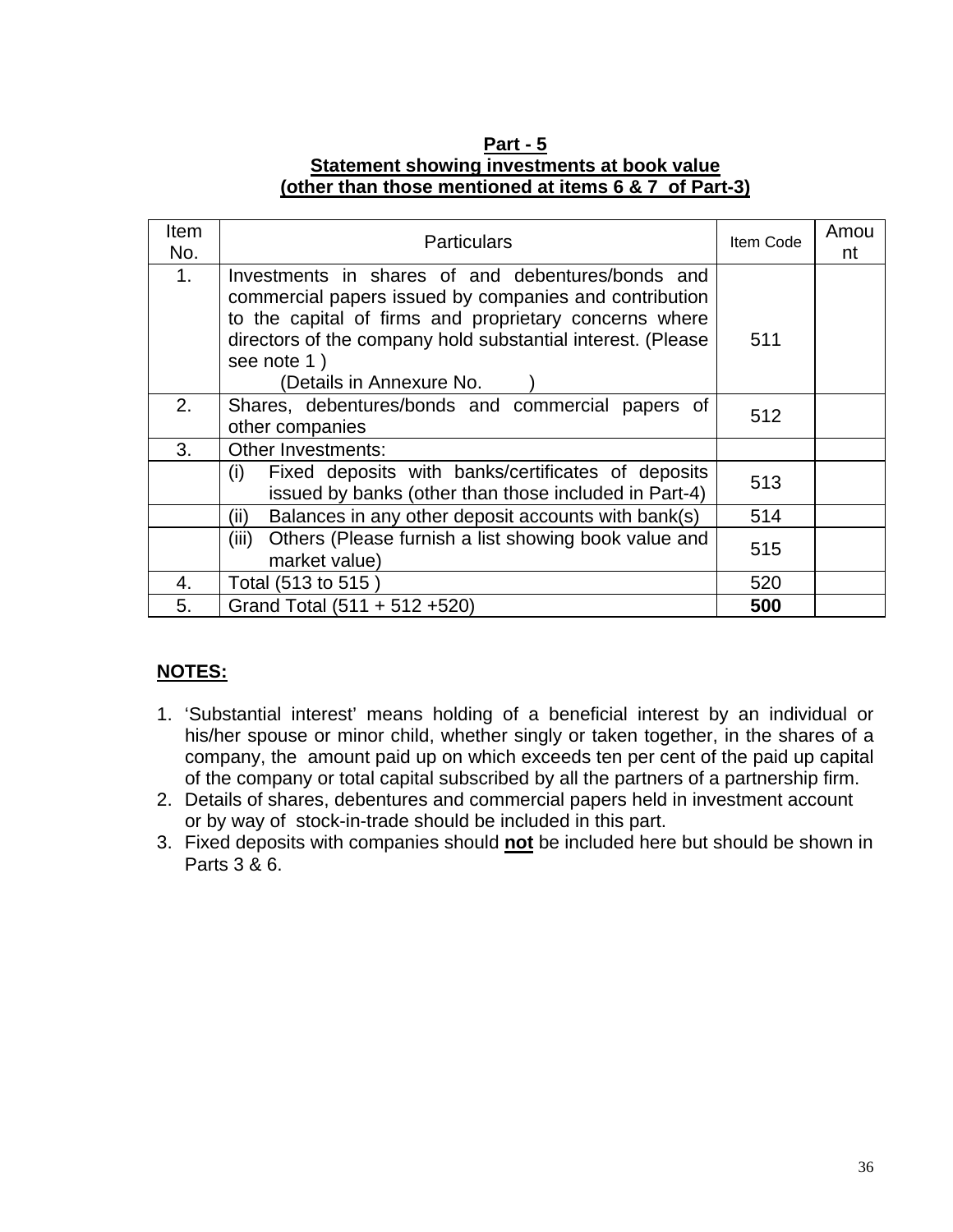### **Part - 6**

#### **Statement showing outstanding credit exposures viz., loans and advances, hire-purchase and equipment leasing, bills discounting, inter-corporate deposits (other than those mentioned at item 8 of Part - 3)**

| Item<br>No.    | <b>Particulars</b>                                                                                                                                               | <b>Item</b><br>Code | Amount |
|----------------|------------------------------------------------------------------------------------------------------------------------------------------------------------------|---------------------|--------|
| $\mathbf{1}$ . | Companies, firms and proprietary concerns where<br>directors of the company hold substantial interest (Please<br>see note 1 of Part-5). (Details in Annexure No. | 601                 |        |
| 2.             | Others:                                                                                                                                                          |                     |        |
|                | (i) Companies not in the same Group                                                                                                                              | 611                 |        |
|                | (ii) Directors                                                                                                                                                   | 612                 |        |
|                | (iii) Shareholders                                                                                                                                               | 613                 |        |
|                | (iv) Chief Executive Officer and other employees                                                                                                                 | 614                 |        |
|                | (v) Purchasing, Selling and other Agents                                                                                                                         | 615                 |        |
|                | vi) Depositors                                                                                                                                                   | 616                 |        |
|                | (vii) Others                                                                                                                                                     | 617                 |        |
| 3.             | Total (611 to 617)                                                                                                                                               | 620                 |        |
| 4.             | Grand Total (601 + 620)                                                                                                                                          | 600                 |        |

### **NOTE :**

*Sundry debtors, tax paid in advance and other recoverable items not in the nature of loans and advances should NOT be shown in this statement.* 

#### **Part - 7**

## **Business statistics / information for the year ended 31<sup>st</sup> March, 20.....**

| Item<br>No.    | <b>Particulars</b>                                    |     | Amount |
|----------------|-------------------------------------------------------|-----|--------|
|                | I. Disbursements (Fund based activities):             |     |        |
|                | Equipment leasing:                                    |     |        |
|                | (a) Outstanding balances as on the date of the return | 701 |        |
|                | Total disbursement during the year<br>(b)             | 702 |        |
| $\overline{2}$ | Hire purchase:                                        |     |        |
|                | (a) Outstanding balances as on the date of the return | 703 |        |
|                | (b) Total disbursement during the year<br>704         |     |        |
| 3              | Loans                                                 |     |        |
|                | (a) Loans against shares to corporates:               |     |        |
|                | (i) Outstanding balances as on the date of the return | 705 |        |
|                | (ii) Total disbursement during the year               |     |        |
|                | (b) Loans against shares to individuals:              |     |        |
|                | (i) Outstanding balances as on the date of the return | 707 |        |
|                | (ii) Total disbursement during the year               | 708 |        |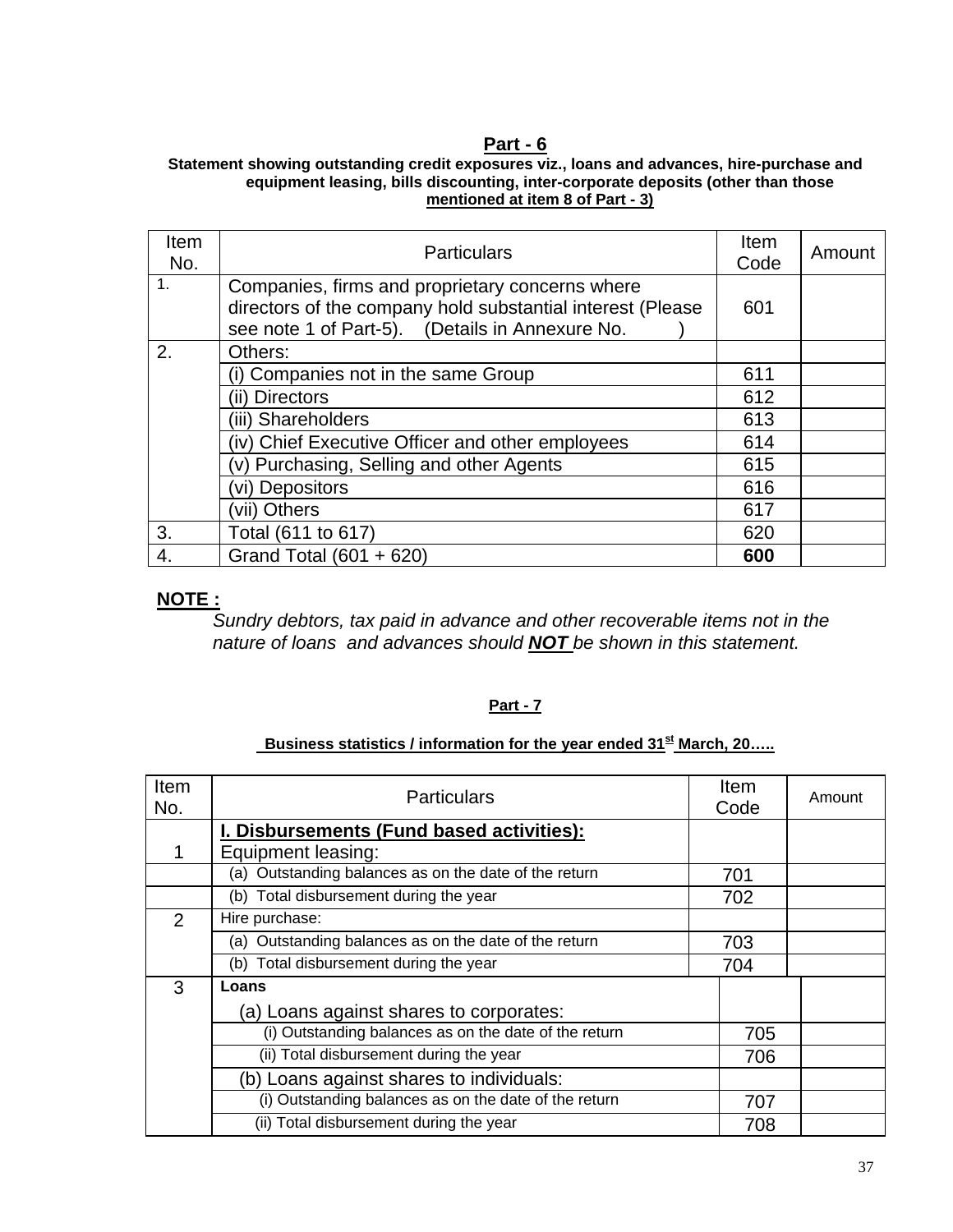|                | (c) Loans against shares to brokers:                       |                  |  |
|----------------|------------------------------------------------------------|------------------|--|
|                | (i) Outstanding balances as on the date of the return      | 709              |  |
|                | (ii) Total disbursement during the year                    | $\overline{710}$ |  |
|                | (d) Loans to finance Initial Public Offerings (IPOs):      |                  |  |
|                | (i) Outstanding balances as on the date of the return      | 711              |  |
|                | (ii) Total disbursement during the year                    | 712              |  |
|                | (e) Inter-corporate loans / deposits:                      |                  |  |
|                | (i) Outstanding balances as on the date of the return      | 713              |  |
|                | (ii) Total disbursement during the year                    | 714              |  |
|                | <b>Others</b><br>(f)                                       | 715              |  |
| $\overline{4}$ | <b>Bills Purchased/Discounted:</b>                         |                  |  |
|                | (a) Outstanding balances as on the date of the return      | 716              |  |
|                | (b) Total disbursement during the year                     | 717              |  |
| 5              | Of 4 above, bills rediscounted:                            |                  |  |
|                | (a) Outstanding balances as on the date of the return      | 718              |  |
|                | (b) Total volume during the year                           | 719              |  |
|                | II. Trading in shares / securities (quoted other than SLR) |                  |  |
| 6              | Purchases / sales of shares / debentures / commercial      |                  |  |
|                | papers:                                                    |                  |  |
|                | (a)<br>Purchases                                           | 720              |  |
|                | (b)<br><b>Sales</b>                                        | 721              |  |
|                | III. Fee based activities                                  |                  |  |
| 7.             | <b>Guarantees issued for Capital Market Operations:</b>    |                  |  |
|                | (a) Outstanding balances as on the date of the return      | 722              |  |
|                | (b) Total volume during the year                           | 723              |  |
| 8.             | Guarantees issued for other purposes:                      |                  |  |
|                | (a) Outstanding balances as on the date of the return      | 724              |  |
|                | (b) Total volume during the year                           | 725              |  |
| 9,             | Lease / Hire purchase syndicated during the year           | 726              |  |
| 10.            | Loan / ICDs syndicated during the year                     | 727              |  |
| 11             | Bills syndicated during the year                           | 728              |  |
| 12             | <b>Underwriting:</b>                                       |                  |  |
|                | (a) Total amount underwritten                              | 729              |  |
|                | (b) Amount devolved                                        | 730              |  |
|                | (c) Outstanding commitments                                | 731              |  |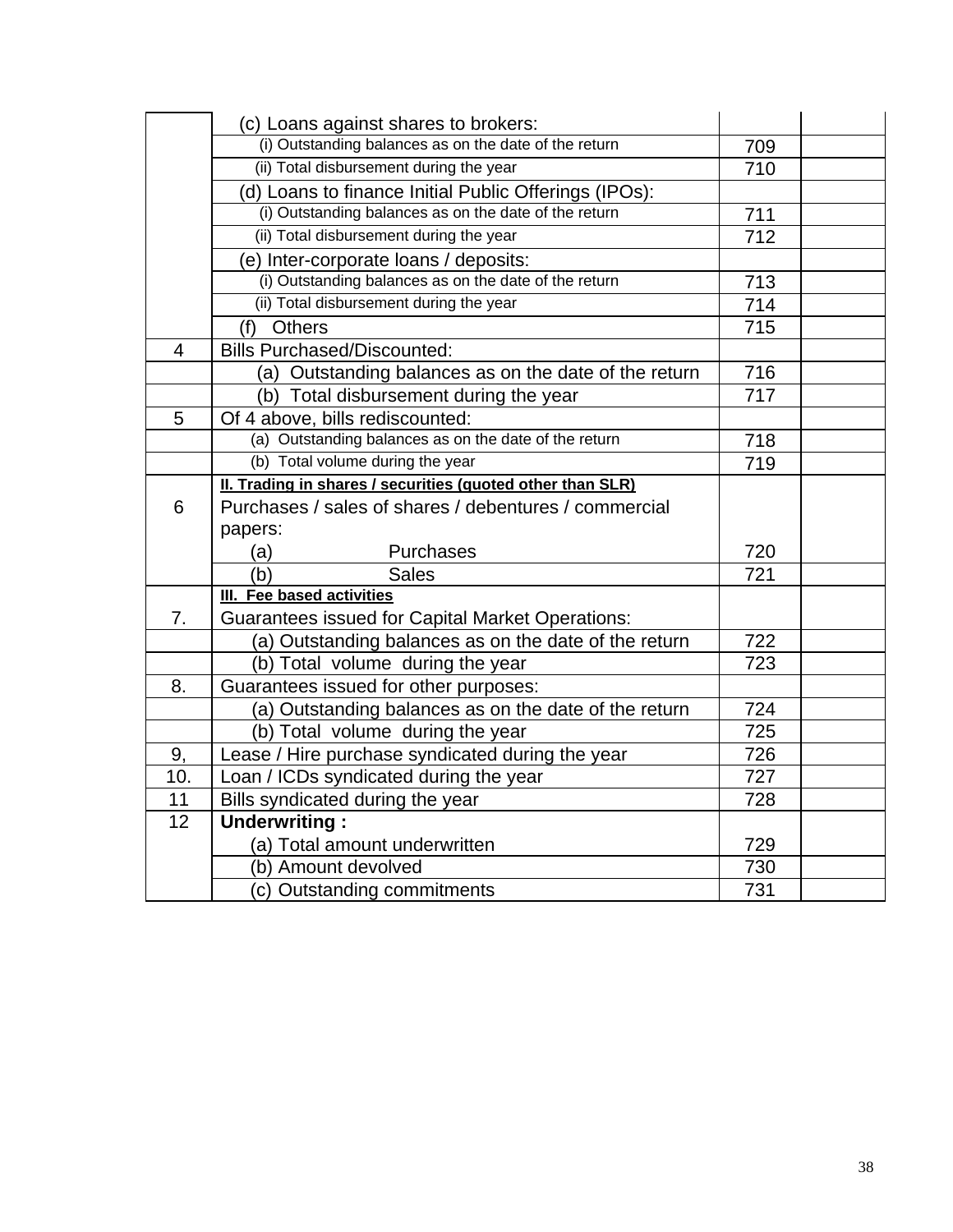# **Part - 8 Status of overdues**

| Item | <b>Particulars</b>                         |      | Amoun |
|------|--------------------------------------------|------|-------|
| No.  |                                            | Code |       |
|      | Lease overdues more than 12 months         | 801  |       |
| 2    | Lease overdues up to 12 months             | 802  |       |
| 3    | Hire purchase overdues more than 12 months | 803  |       |
| 4    | Hire purchase overdues up to 12 months     | 804  |       |
| 5    | Other overdues more than 6 months          | 805  |       |
| 6    | Other overdues up to 6 months              | 806  |       |
|      | Total 801 to 806)                          | 810  |       |

## **Part - 9 Particulars of selected Income and Expenditure Parameters (Please see instructions given below)**

|                | <b>Fund-based income:</b>                            |     |       |
|----------------|------------------------------------------------------|-----|-------|
| 1              | Gross lease income, if any                           | 901 | Amoun |
|                |                                                      |     |       |
| $\overline{2}$ | Less: Depreciation on Assets on Lease + / - Lease    | 902 |       |
|                | Equalization                                         |     |       |
| 3              | Net lease income (901-902)                           | 903 |       |
| 4              | Hire purchase income, if any                         | 904 |       |
| 5              | <b>Bills discounting income</b>                      | 905 |       |
| 6              | Investment income                                    |     |       |
|                | From fixed deposits / Certificate of Deposits<br>(a) | 906 |       |
|                | From Government / approved securities<br>(b)         | 907 |       |
|                | Dividend / interest on other investments<br>(c)      | 908 |       |
|                | Profit / Loss (+ / - ) on sale of shares /<br>(d)    | 909 |       |
|                | debentures / commercial papers                       |     |       |
| $\overline{7}$ | Interest income                                      |     |       |
|                | Inter-corporate deposits / loans<br>(a)              | 910 |       |
|                | Other loans and advances<br>(b)                      | 911 |       |
|                | (c) One- time charge from new depositor / subscriber | 912 |       |
|                | towards cost of expenses for issuing brochure,       |     |       |
|                | application form and servicing of the depositor's    |     |       |
|                | account                                              |     |       |
|                | (d) Bill discounting income (Net of rediscounting    | 913 |       |
|                | charges)                                             |     |       |
| 8              | Other fund based income (Please specify)             | 914 |       |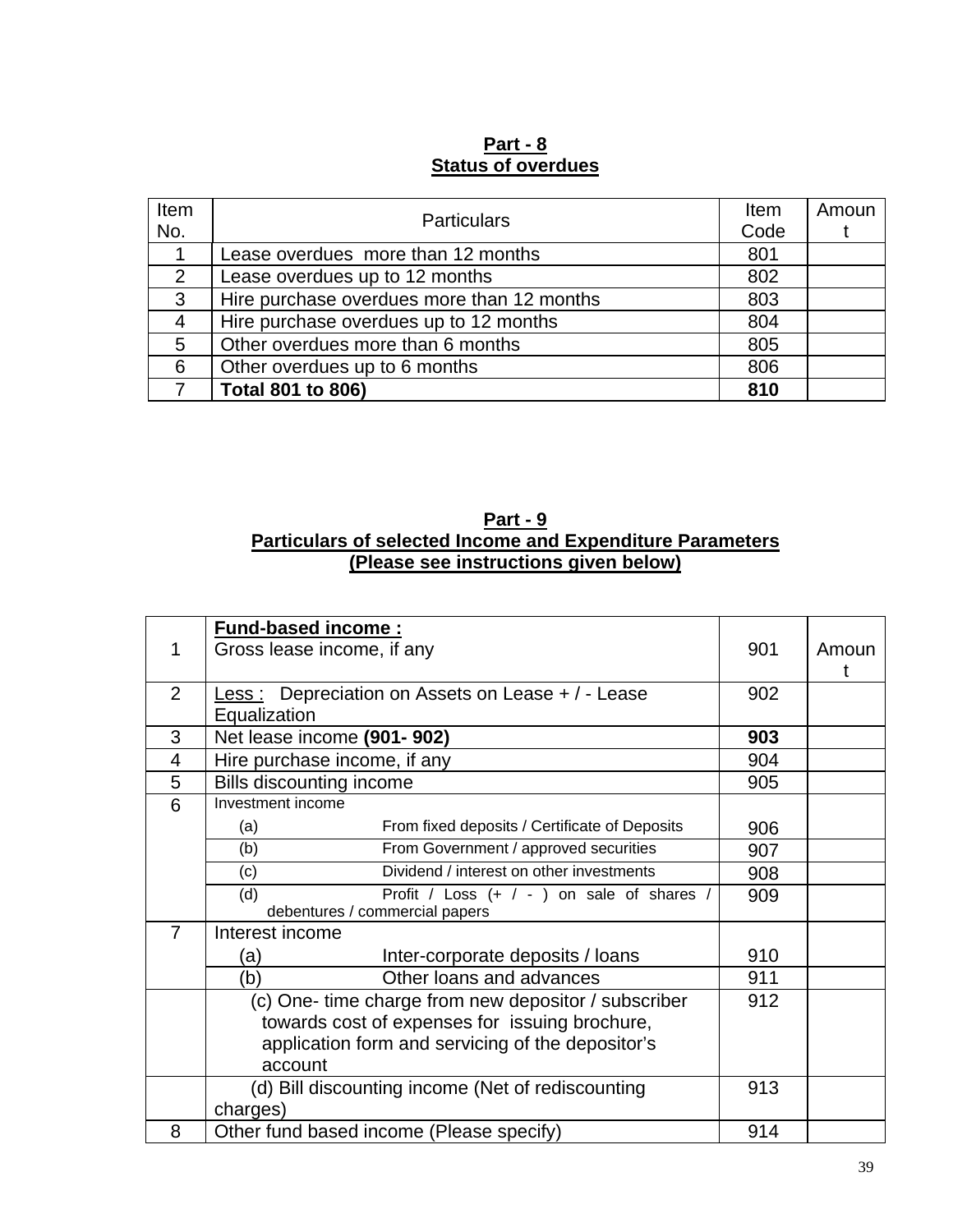| 9               | Total fund based income (903 to 914)                                 | 920 |  |
|-----------------|----------------------------------------------------------------------|-----|--|
|                 | Fee based income                                                     |     |  |
| 10 <sup>1</sup> | Income from merchant banking activities                              | 921 |  |
| 11              | Underwriting commission                                              | 922 |  |
| 12              | Income from syndication of bills, loans, ICDs, lease & hire purchase | 923 |  |
| 13              | Miscellaneous income                                                 | 924 |  |
| 14              | Total fee-based income (921 to 924)                                  | 930 |  |
| 15              | <b>Total Income (920+930)</b>                                        | 940 |  |
|                 | Interest and other financing costs                                   |     |  |
| 16              | Interest paid on fixed deposits                                      | 941 |  |
| 17              | Interest paid on ICDs                                                | 942 |  |
| 18              | Brokerage / Agents' Commission                                       | 943 |  |
| 19              | Reimbursement of expenses to brokers / Agents                        | 944 |  |
| 20              | Other financing costs                                                | 945 |  |
| 21              | Bills rediscounting charges                                          | 946 |  |
| 22              | Total financing costs (941 to 946)                                   | 950 |  |
|                 | <b>Operating expenses</b>                                            |     |  |
| 23              | Employee costs                                                       | 951 |  |
| 24              | Other administrative costs                                           | 952 |  |
| 25              | Total operating costs (951 + 952)                                    | 955 |  |
| 26              | Depreciation on own assets                                           | 956 |  |
| 27              | Intangible assets amortised                                          | 957 |  |
| 28              | Provision for diminution in value of investments                     | 958 |  |
| 29              | Provision against Non-Performing Assets                              | 959 |  |
| 30              | Other Provisions if any                                              | 960 |  |
| 31              | Total expenses (950 + 955 + 956 to 960)                              | 970 |  |
| 32              | Profit before tax (940 - 970)                                        | 980 |  |
| 33              | <b>Tax</b>                                                           | 990 |  |
| 34              | Profit after tax $(980 - 990)$                                       | 900 |  |

#### **Instructions :**

- (1) Particulars in this part should be for a full financial year. If the company closes its books on any date other than on  $31<sup>st</sup>$  March, the date of closing of the books and the period should be indicated.
- (2) "Gross lease income" includes lease rentals (net of rebate), lease management fees, lease service charges, up-front fees, profit on sale of leased assets and delayed / late payment charges relating to lease business (including interest/compensation charges on advance payment for purchase of assets in respect of lease agreements entered into / finalised).
- (3) 'Lease equalisation account' has the same meaning as in the Guidance Note on Accounting for Lease (revised) issued by ICAI.
- (4) 'Hire purchase income' includes finance charges(net of rebate), hire service charges, delayed / late payment charges, up-front fees and other income relating to hire purchase business (including interest earned on advance payment for acquisition of hire purchase assets for identified hirers).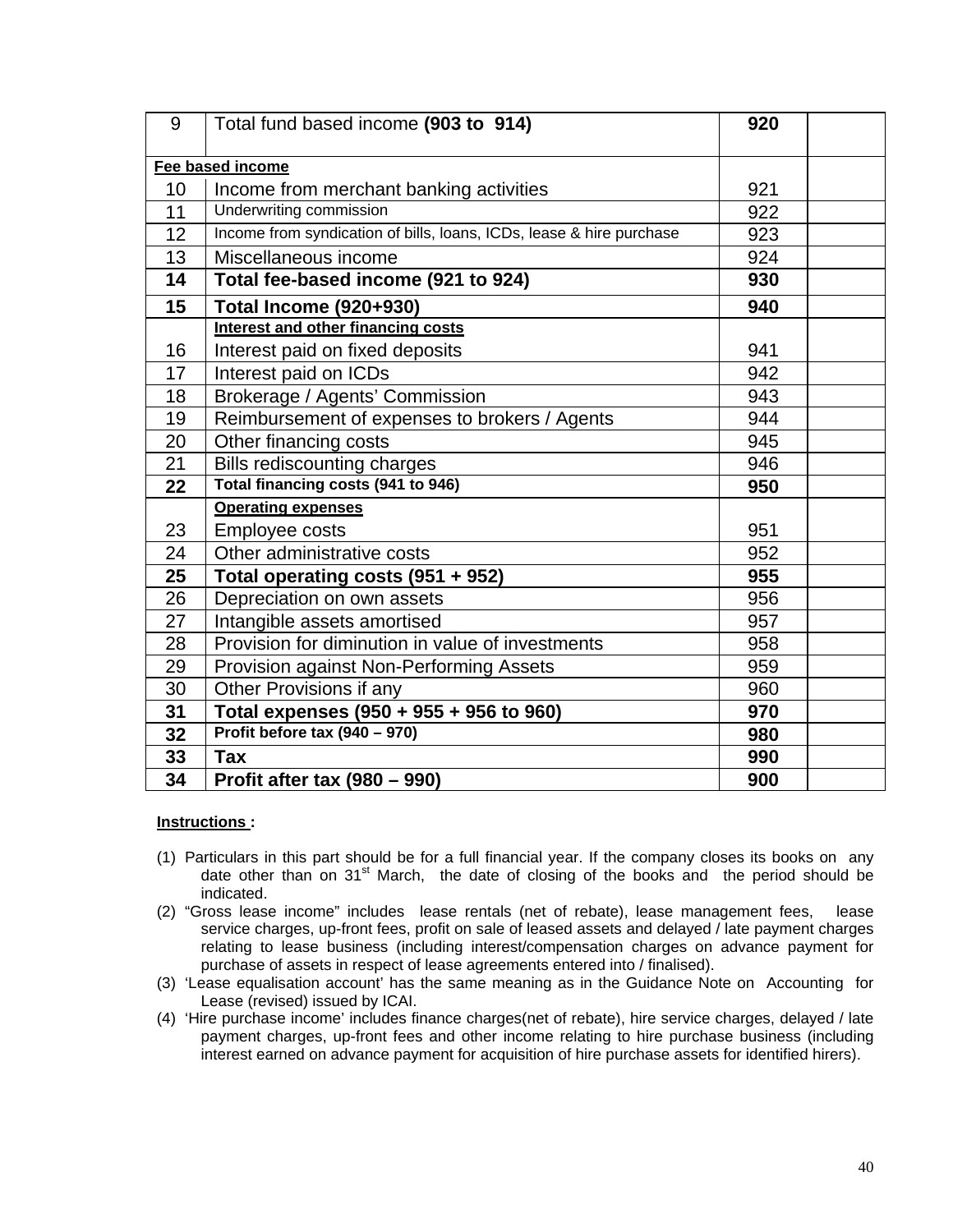#### **CERTIFICATE**

- 1. Certified that the directions contained in the Residuary Non-Banking Companies(Reserve Bank) Directions, 1987 (as amended from time to time) are being complied with.
- 2. Further certified that the particulars / information furnished in this Return have been verified and found to be correct and complete in all respects.

Signature of Manager / Managing Director /Authorised Official

Date : Place:

#### **Auditor's Report**

We have examined the books of account and other records maintained by ----------------- -------------------- -------Company Ltd. in respect of the data furnished in this return and report that to the best of our knowledge and according to the information and explanations given to us and shown by the records examined by us, the data furnished in this return are correct.

Place: Signature Signature Date: **Name of the Chartered Accountants** 

**--------------------------------------------------------------------------------------------------------------** 

Enclosures to the return:

- 1. The following documents should be submitted along with the return in case they have not already been sent. Please tick in the box against the item for the documents enclosed and state the date of submission in other cases.
	- (i) A copy of the audited balance sheet and profit and loss account dated nearest to the date of return.
	- (ii) Specimen signature card.
	- (iii) A copy of application form referred to in paragraph 8 of the Notification No. DFC.55/DG(O)- 87 dated 15<sup>th</sup> May, 1987.
- 2. A list of Principal officers and the names and addresses of the directors in the form enclosed is to be sent with this return.